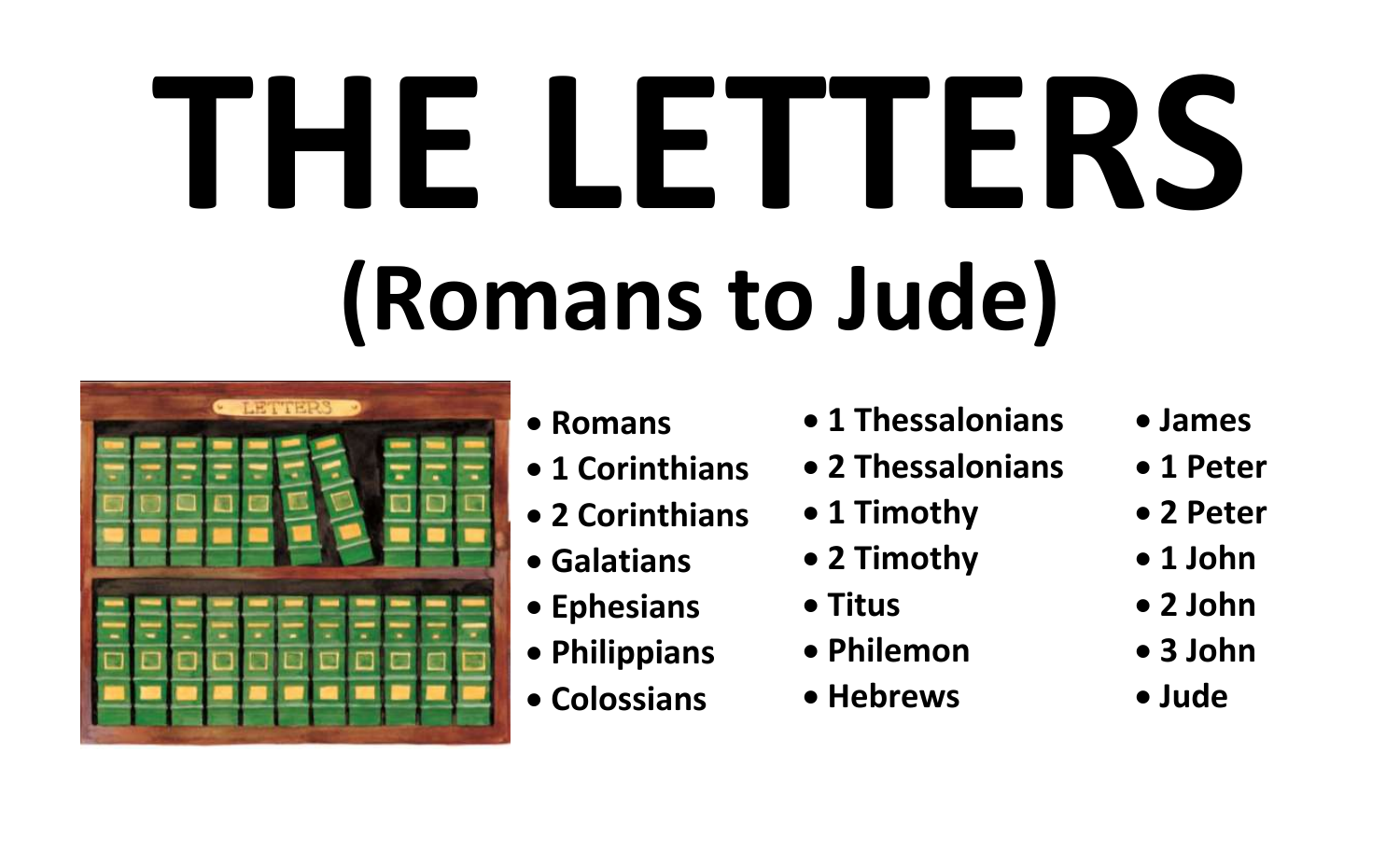## **Place your Letters bookmark on the last page of the Letter to Jude.**

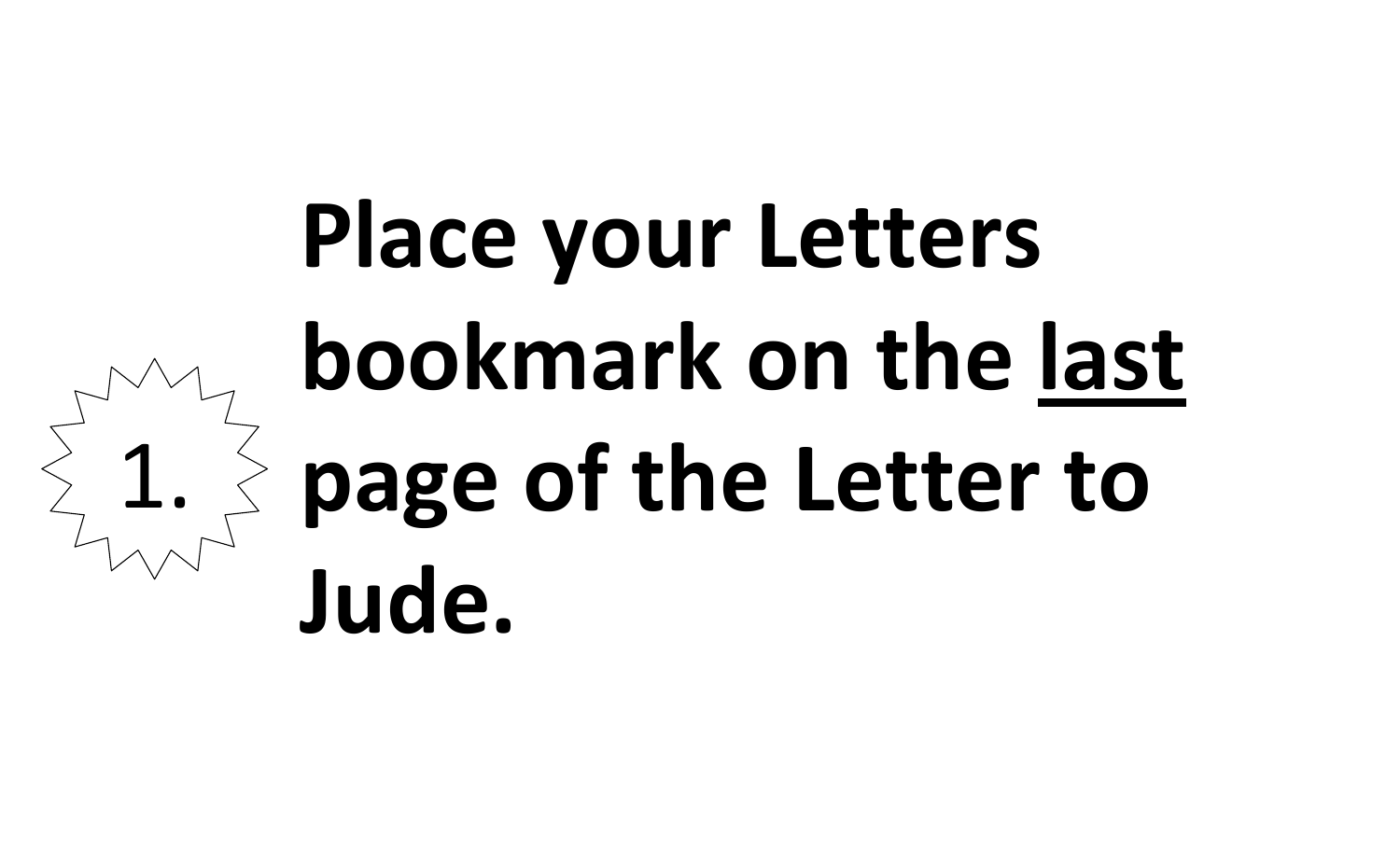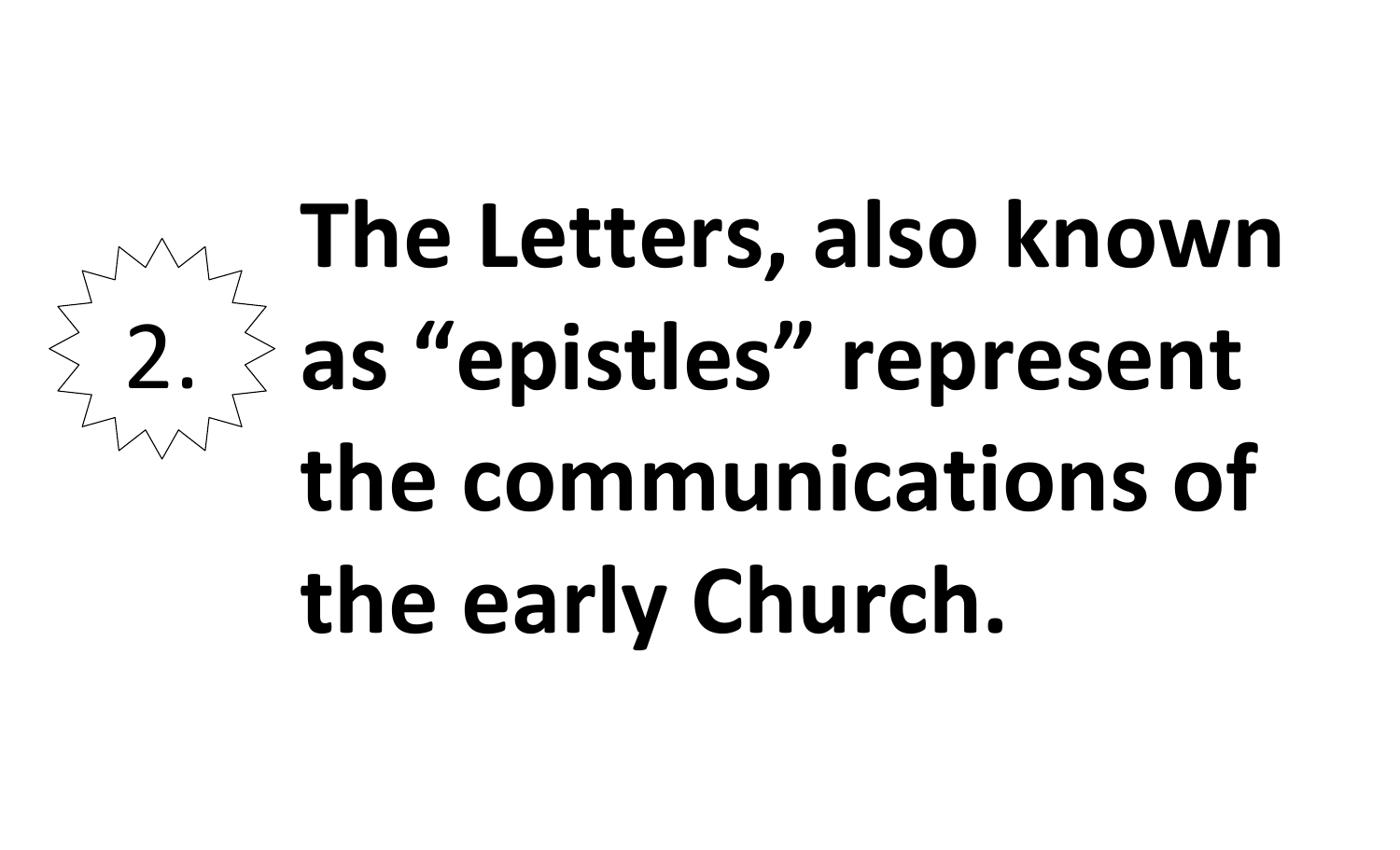## **A little more than half of the 21 Letters are attributed to**

**St. Paul.**

3.

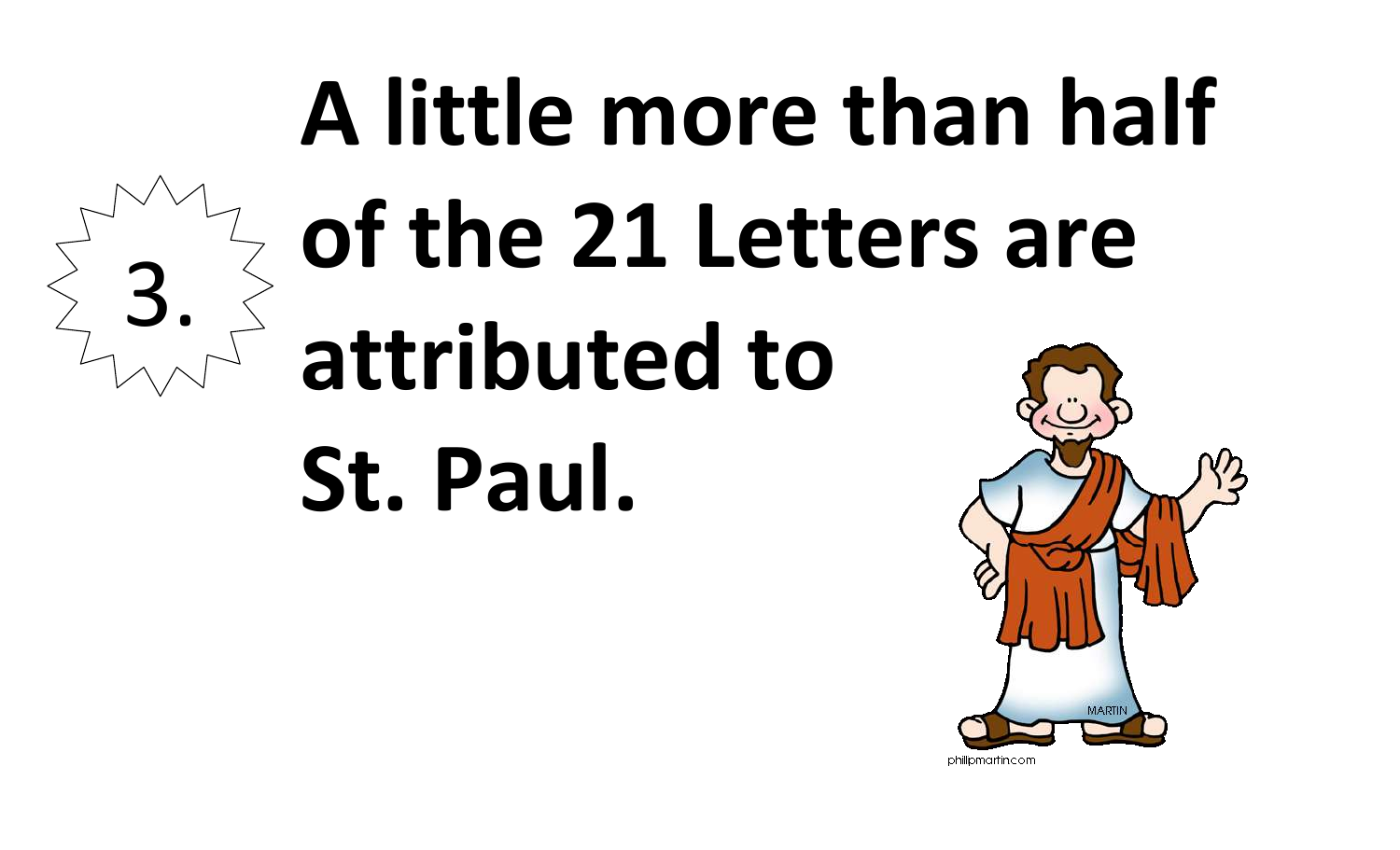## **All of the letters are addressed to Christian communities to teach, encourage, correct, and update them on how to follow Jesus Christ.**

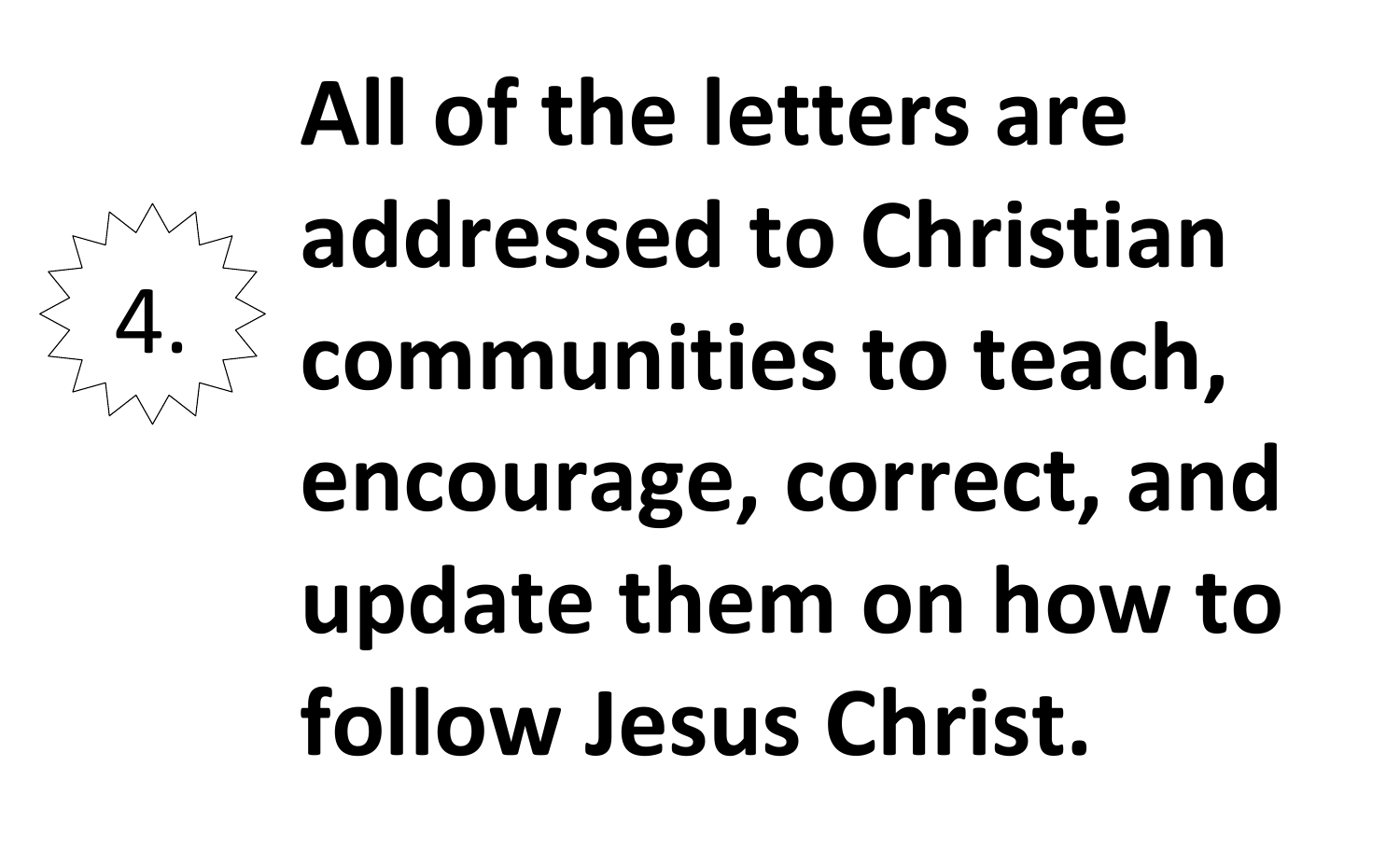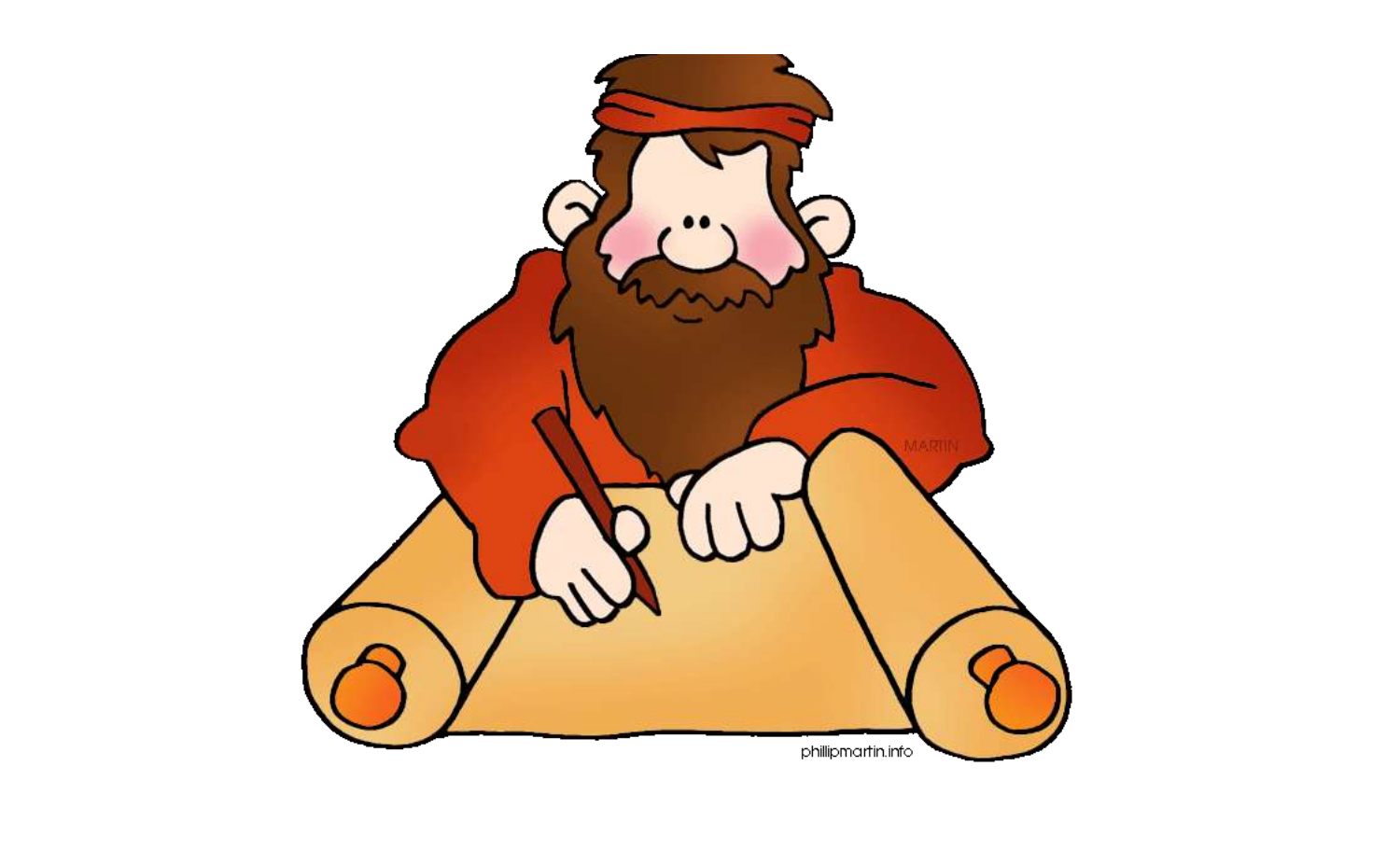## **HIGHLIGHTS: St. Paul's Letters**

- o "If God is for us, who can be against?" (Rom 8)
- o "Faith, hope, and love remain, but the greatest of these is love." (1Cor 14)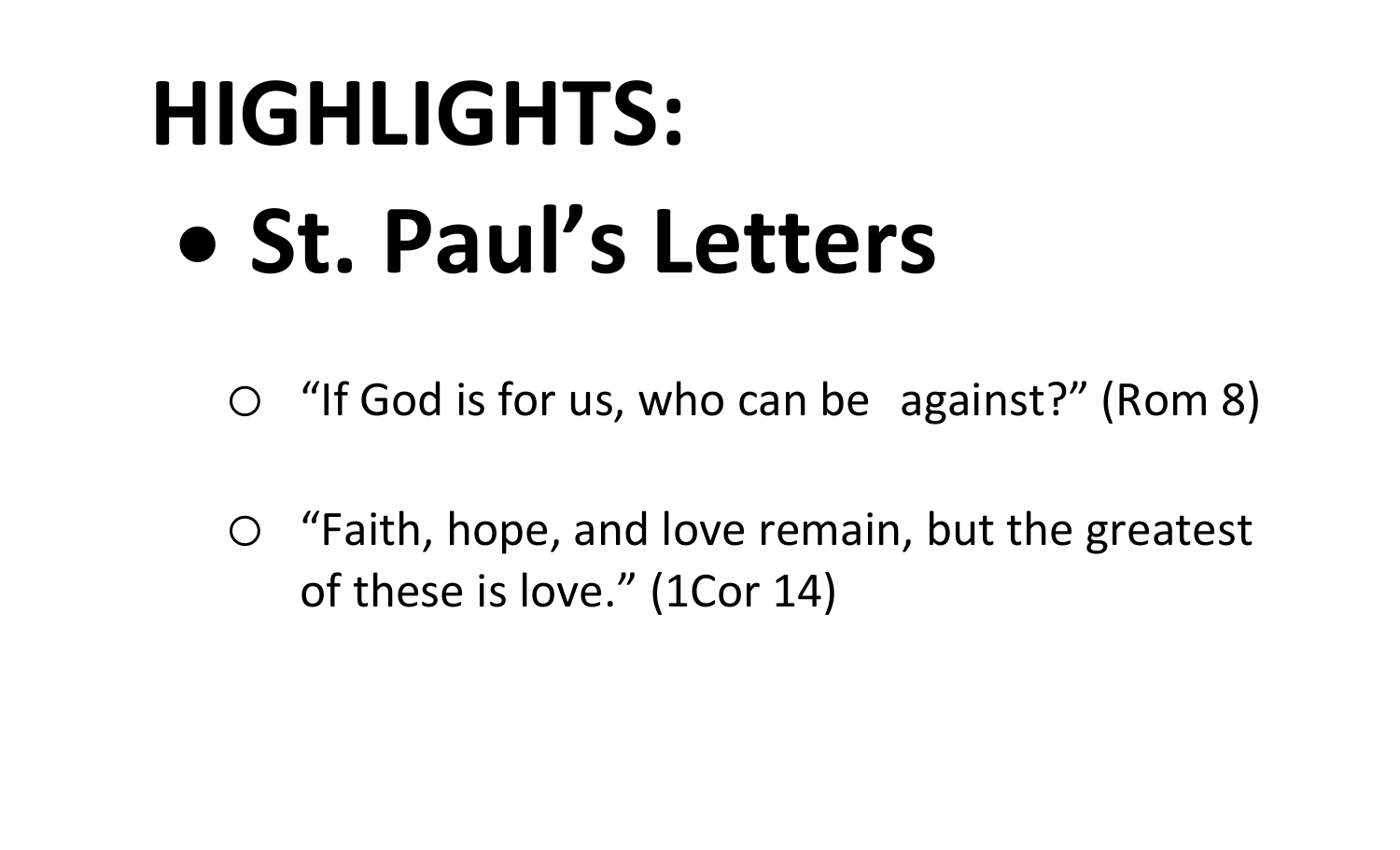- o "Whoever is in Christ is a new creation." (2Cor 5)
- o "For all of you who were baptized into Christ, have clothed yourselves with Christ." (Gal 3)
- o "For we are God's handiwork…" (Eph 2)

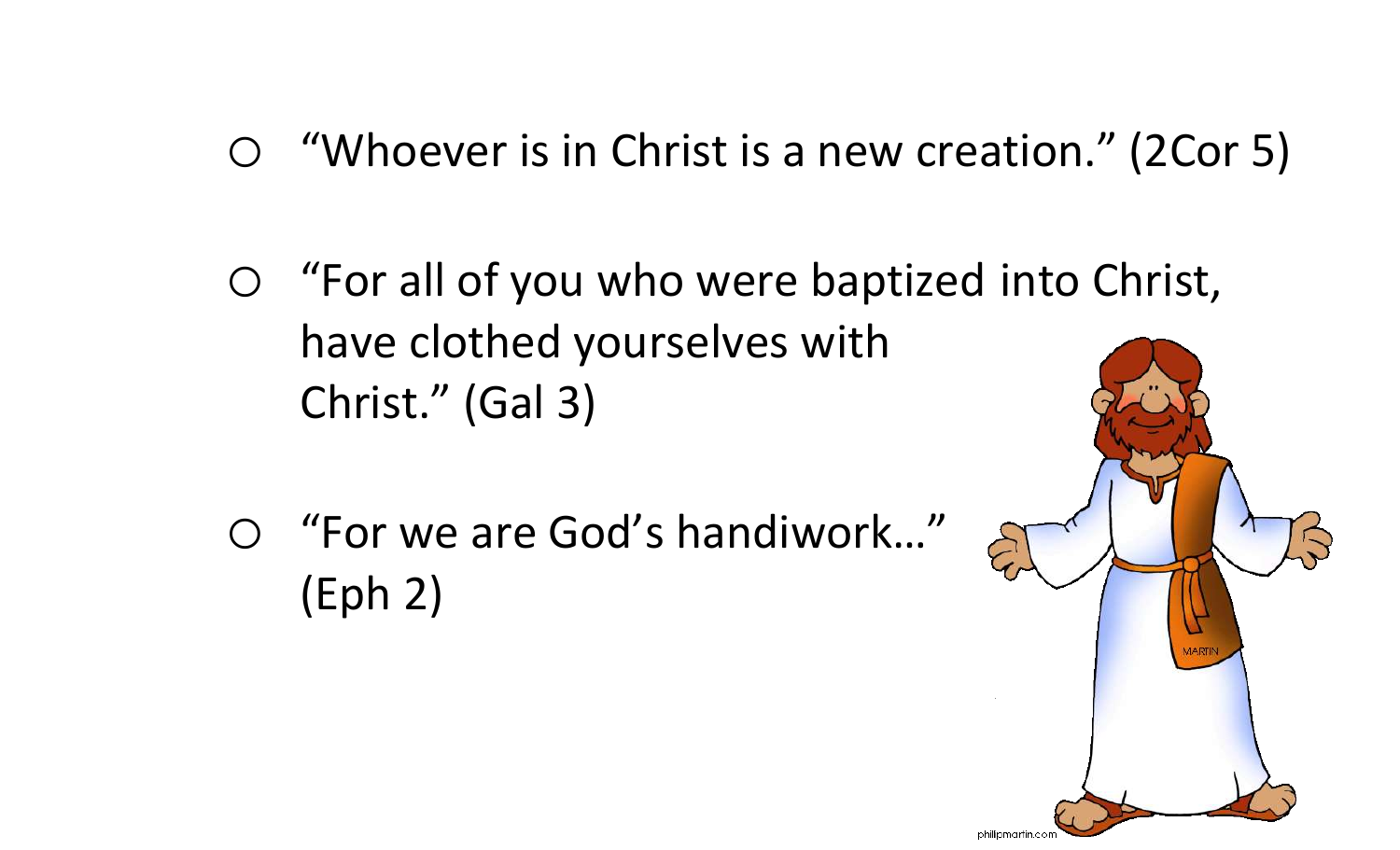- o "…that at the name of Jesus, every knee should bend…" (Phil 2)
- o "Rejoice always! Pray without ceasing."(1Thes 5)
- o "I have competed well; I have finished the race; I have kept the faith." (2Tim 4)

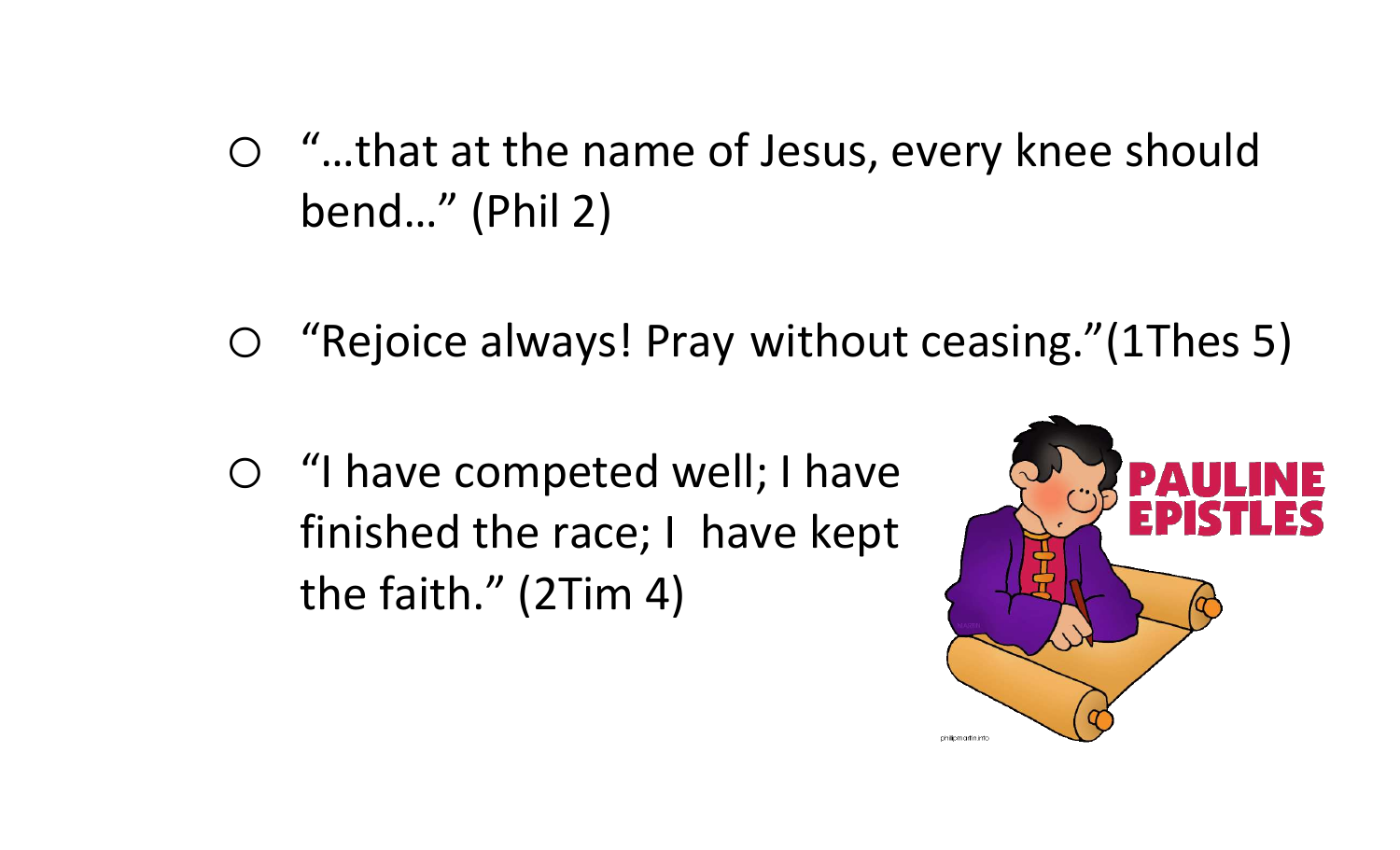#### **Letter to The Hebrews**

o "Do not be carried away by all kinds of strange teaching." (Heb 13)

#### **The Letter of James**

o "Be doers of the word and not hearers only." (Jas 1)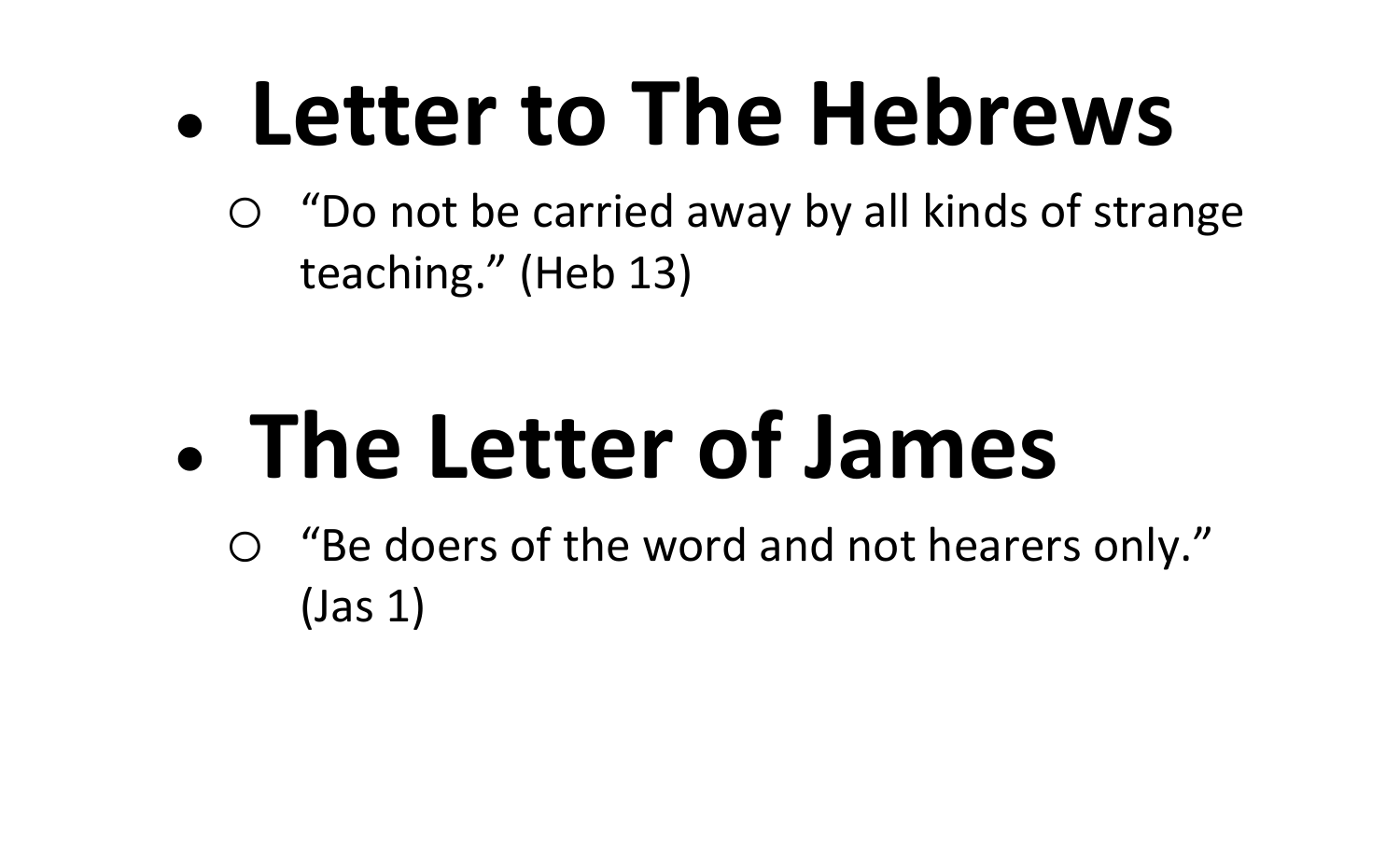### **The Letters of Peter**

o "Cast all your worries upon him because he cares for you." (1Pt 5)